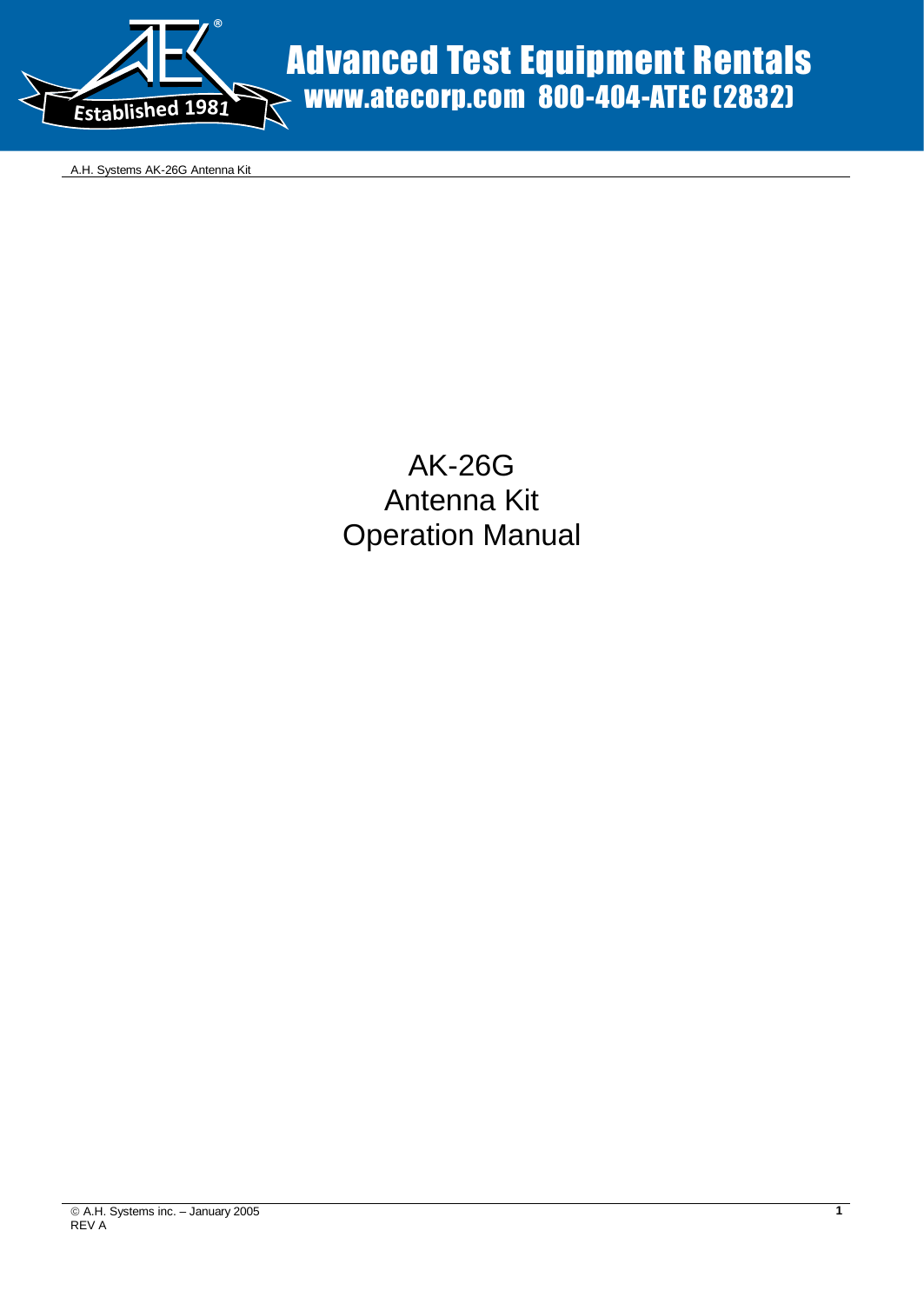# TABLE OF CONTENTS

| <b>WARRANTY</b>            |                                    |    |
|----------------------------|------------------------------------|----|
| <b>INTRODUCTION</b>        | ---------------------------------- |    |
| <b>GENERAL INFORMATION</b> |                                    |    |
| <b>OPTIONAL EQUIPMENT</b>  |                                    |    |
| <b>FORMULAS</b>            |                                    |    |
| <b>MAINTENANCE</b>         |                                    | 10 |
|                            |                                    |    |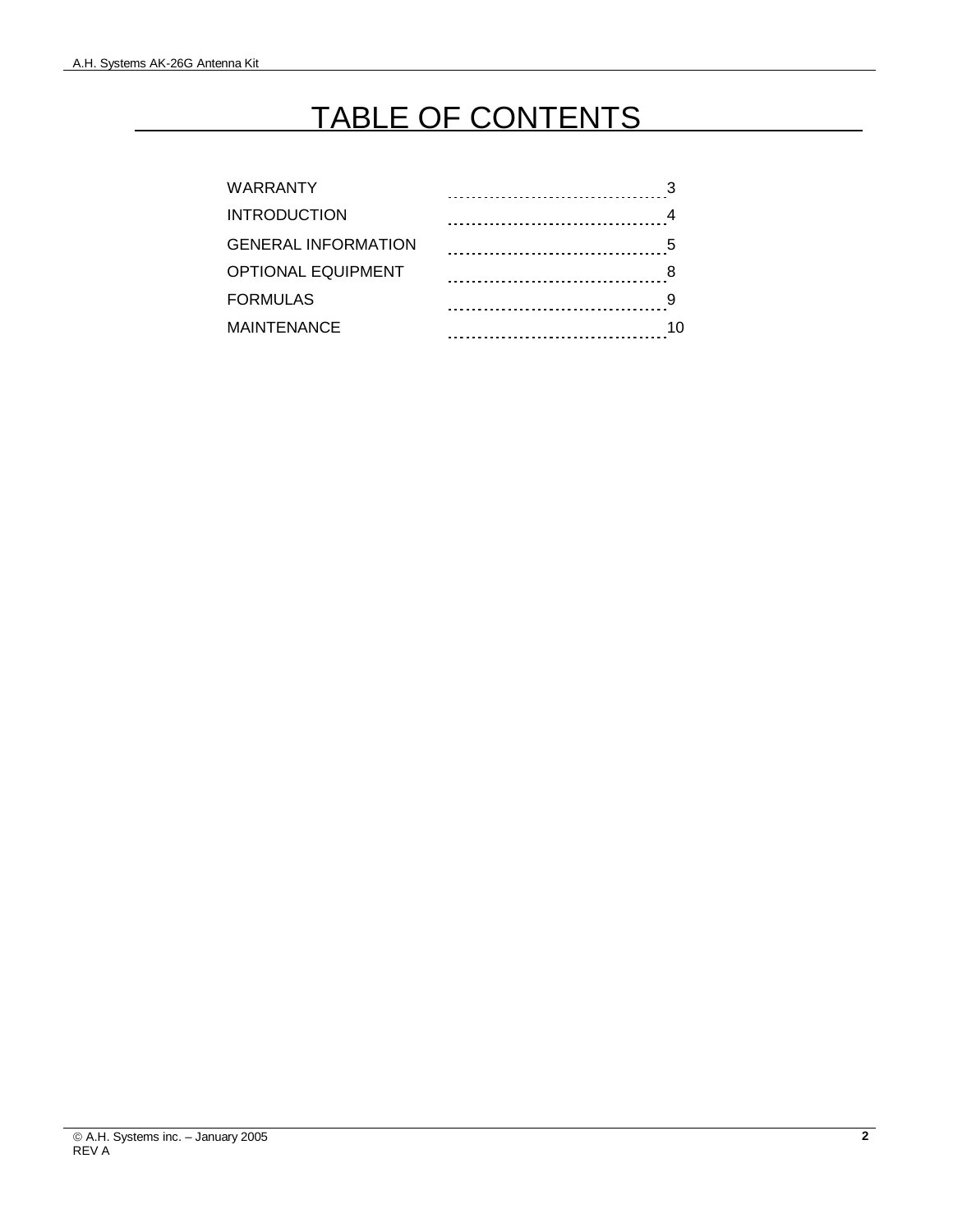# WARRANTY INFORMATION

A.H. Systems Inc., warrants that our Antennas, Sensors and Probes will be free from defects in materials and workmanship for a period of three (3) years. All other products delivered under contract will be warranted for a period of two (2) years. A.H. Systems' obligation under this warranty shall be limited to repairing or replacing, F.O.B. Chatsworth, California, each part of the product which is defective, provided that the buyer gives A.H. Systems notice of such defect within the warranty period commencing with the delivery of the product by A.H. Systems.

The remedy set forth herein shall be the only remedy available to the buyer, and in no event shall A.H. Systems be liable for direct, indirect, incidental or consequential damages.

This warranty shall not apply to any part of the product which, without fault of A.H. Systems has been subject to alteration, failure caused by a part not supplied by A.H. Systems, accident, fire or other casualty, negligence, misuse or normal wear of materials.

Except for the warranty set forth above, there are no other warranties, expressed or implied, with respect to the condition of the product or it's suitability for the use intended for them by the buyer.

For prompt service, please contact our service department for a Return Material Authorization Number before shipping equipment back to us.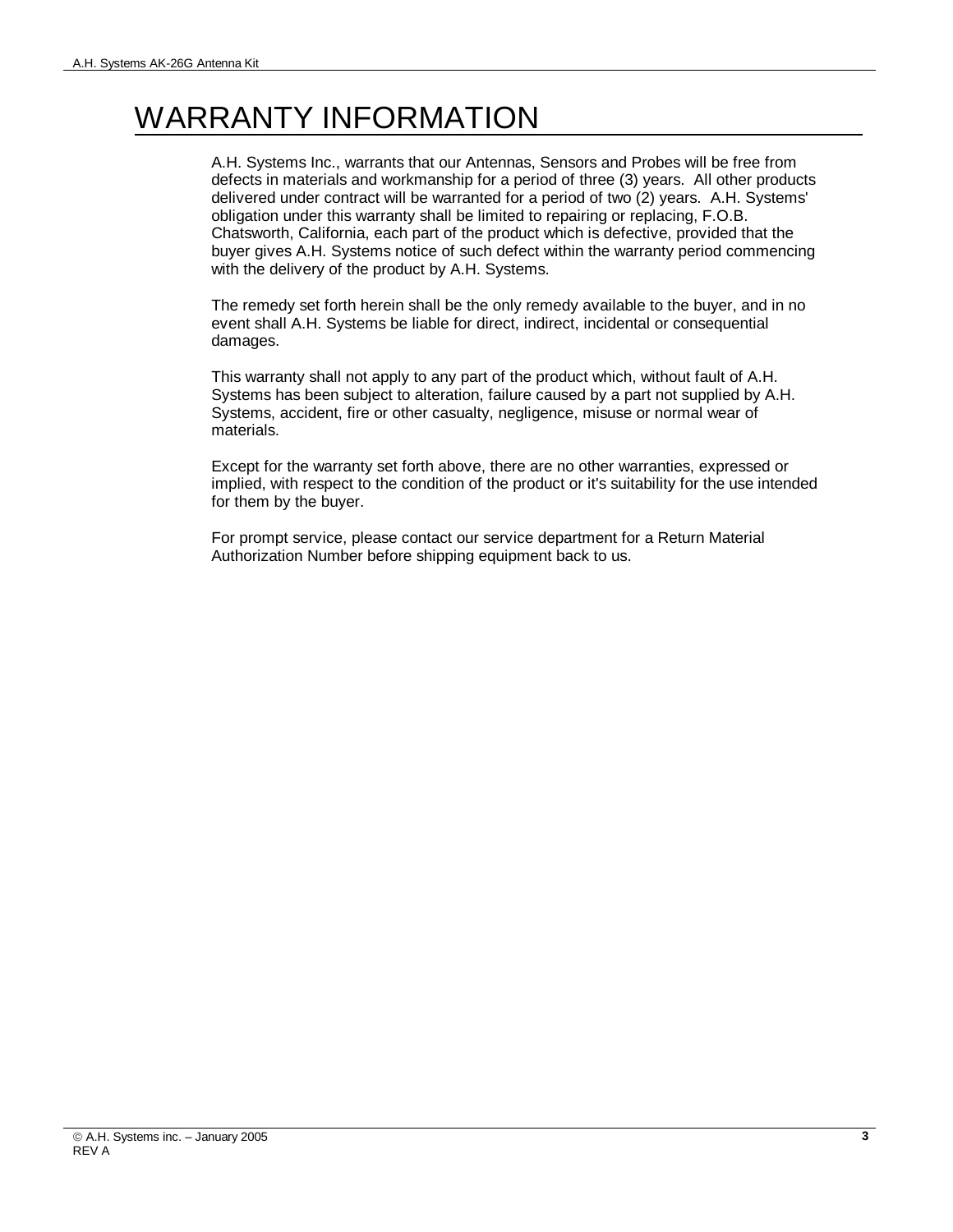# **INTRODUCTION**



Shown with optional preamplifiers

## **SPECIFICATIONS**

|                           | Frequency            | <b>Typical</b>            |  |
|---------------------------|----------------------|---------------------------|--|
| Model Number              | Range                | Antenna Factor (dB/m)     |  |
| SAS-510-2                 | 290 MHz - 2000 MHz   | 14 to 32                  |  |
| SAS-542                   | 20 MHz - 330 MHz     | 9 to 23                   |  |
| SAS-550-1B                | $9$ KHz $-$ 60 MHz   | $-1$ to $3$               |  |
| <b>SAS-560</b>            | $20$ Hz $-$ 2 MHz    | 18 to 15                  |  |
| SAS-571                   | 700 MHz - 18 GHz     | 22 to 45                  |  |
| SAS-572                   | 18 GHz - 26.5 GHz    | 36 to 38                  |  |
|                           |                      | <b>Typical</b>            |  |
|                           |                      | <b>Transfer Impedance</b> |  |
| <b>BCP-510</b>            | $20$ Hz $-$ 1 MHz    | $-40$ to $-30$            |  |
| <b>BCP-511</b>            | 20 KHz - 100 MHz     | $-1$ to 1                 |  |
|                           |                      | <b>Typical</b>            |  |
|                           |                      | Attenuation               |  |
| SAC-18G-3                 | Up to 18 GHz         | 3.5 dB @ 18 GHz           |  |
| SAC-26G-3                 | Up to 26.5 GHz       | 5.1 dB @ 26.5 GHz         |  |
| <b>OPTIONAL EQUIPMENT</b> |                      |                           |  |
|                           |                      | <b>Typical</b>            |  |
|                           |                      | Gain / Attenuation        |  |
| PAM-0126                  | $0.1$ GHz $-$ 26 GHz | 30 dB                     |  |
| SAC-26G-0.5               | Up to 26.5 GHz       | $0.9$ dB $@$ 26.5 GHz     |  |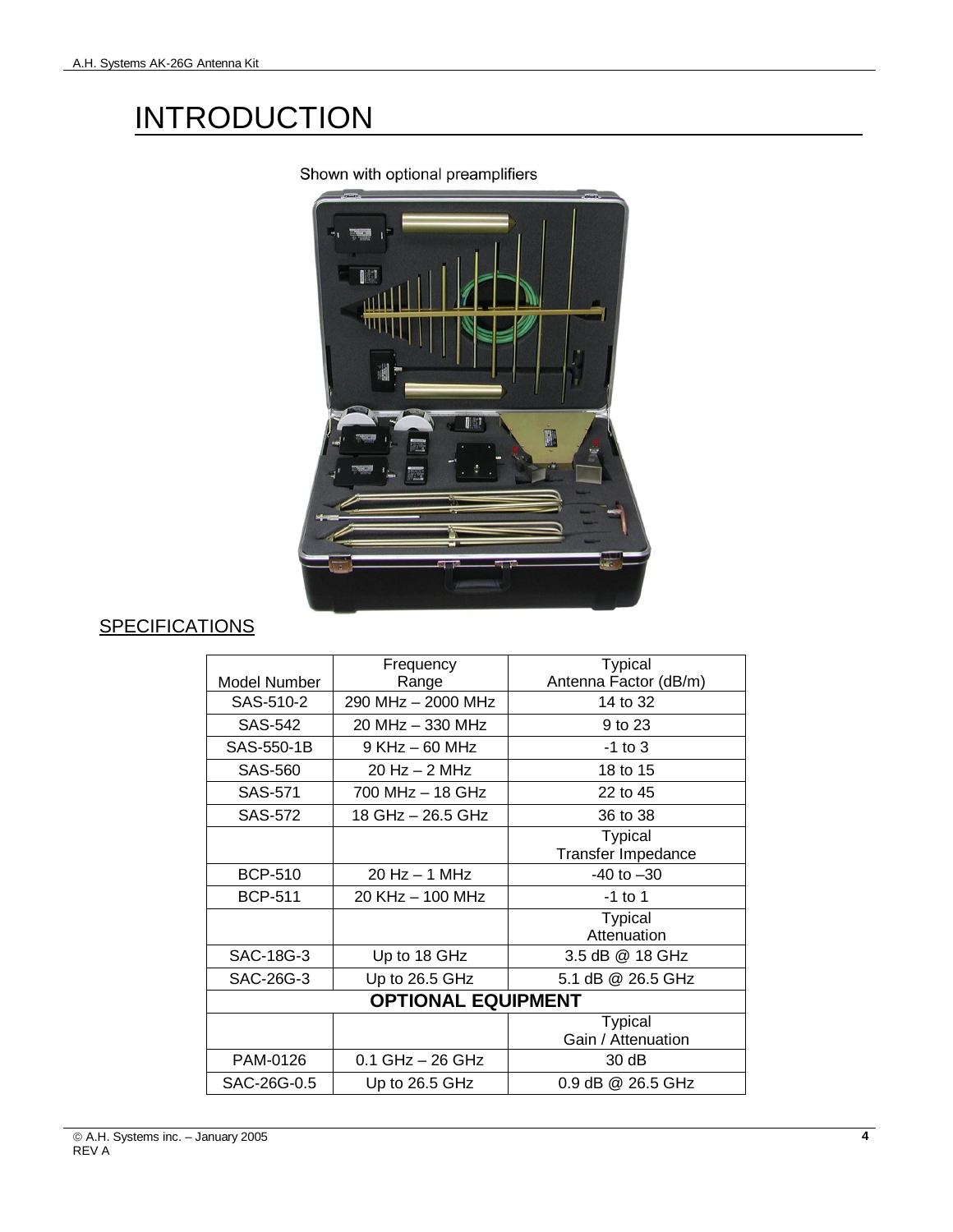# GENERAL INFORMATION

## INTENDED PURPOSES

This equipment is intended for general laboratory use in a wide variety of industrial and scientific applications, and designed to be used in the process of generating, controlling and measuring high levels of electromagnetic Radio Frequency (RF) energy. It is the responsibility of the user to assure that the device is operated in a location which will control the radiated energy such that it will not cause injury and will not violate regulatory levels of electromagnetic interference.

### GENERAL DESCRIPTION

The A.H. Systems AK-26G antenna kit series consist of five E-field antennas, one magnetic loop antenna, and two current probes. Each of the antennas and probes are provided with calibrations when connected to a 50 ohm input receiver or spectrum analyzer.

Each of the E-field antennas mount directly to the tripod azimuth and elevation head. The azimuth and elevation head allows the operator to vary the antenna azimuth (direction) and to change the antenna polarity (vertical or horizontal).

Cables and an adapter are provided to connect each antenna and probe to either a BNC or N type connector on the receiver. Cable calibrations are supplied.

To obtain the field strength of the signal being measured, the operator must add the receiver reading in dBuV, the antenna factor in dB, and the cable attenuation in dB. This yields the field strength in dBuV/m. Calibrations for the E-field antennas are supplied at appropriate spacing (1, 3, and 10 meter) to comply with various specification requirements.

## E-FIELD ANTENNAS

SAS-510-2 Log Periodic Antenna 290 MHz - 2000 MHz

The log periodic antenna comes assembled and ready to use.

**Operation:** Attach the antenna to the tripod azimuth and elevation head through the screw hole in the antenna base. Connect a cable between the antenna connector and the receiver. The log periodic beamwidth is 65 degrees and it should be pointed or aimed in the direction that the received signal is coming from.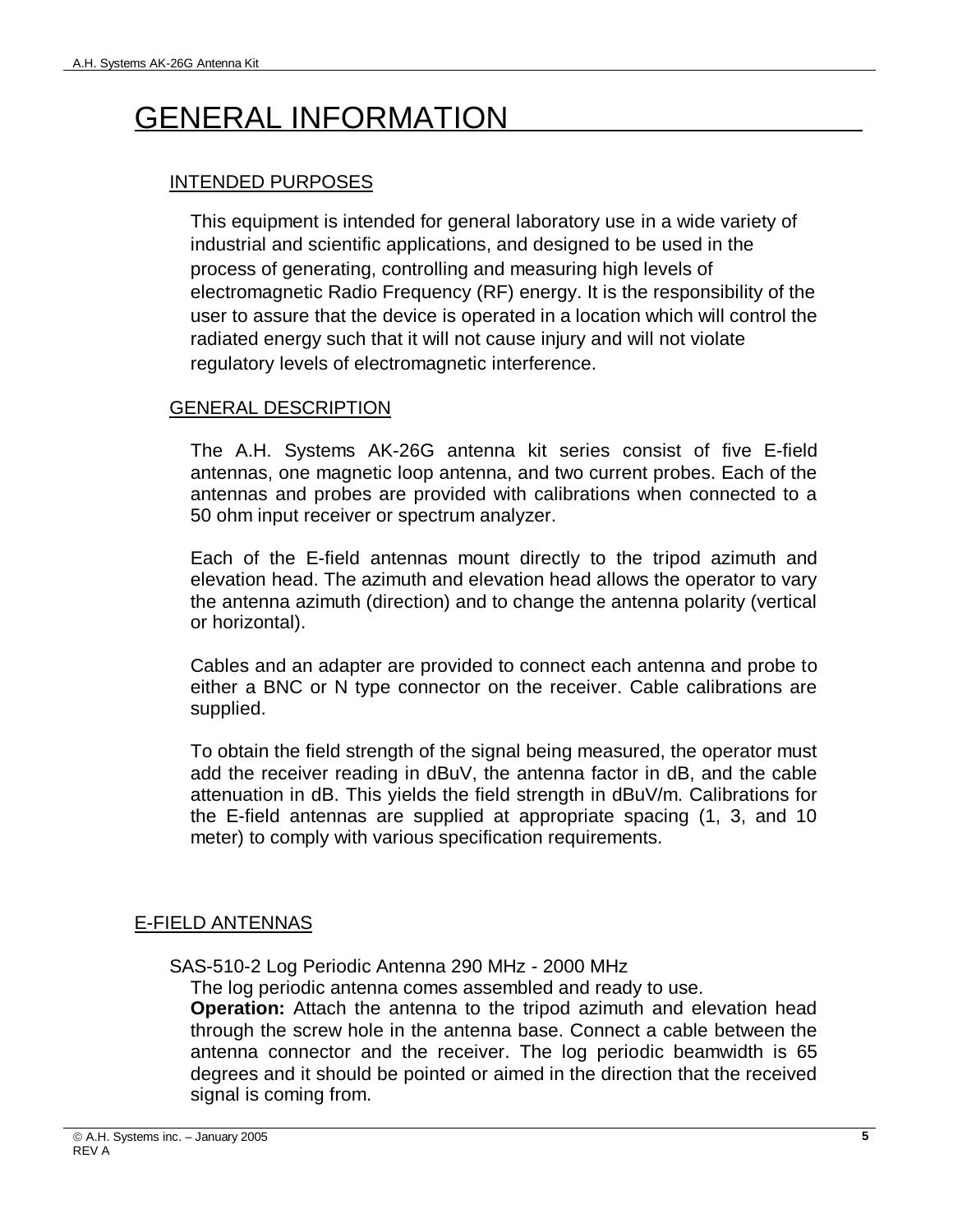#### SAS-542 Biconical Antenna 20 MHz - 330 MHz

The biconical antenna consists of the SAS-542 balun assembly and two folding biconical elements.

**Operation:** Attach the balun assembly to the tripod thru the screw hole in the balun assembly base. Screw the two biconical elements into the 'tee' end of the balun assembly. Open the antenna elements completely and secure in open position by tightening the knurled knobs in the element caps. Connect a cable between the antenna connector and the receiver. The biconical beam pattern is similar to a dipole response.

#### SAS-550-1B Active Monopole Antenna 10kHz - 60 MHz

The active monopole antenna consists of a ground plane upon which are mounted a preamplifier with internal rechargeable battery pack for battery operation, and a telescoping rod antenna.

**Operation:** Mount the antenna on the tripod. Connect an external ground to the ground plane if called out in test specification. Attach the telescoping rod to the connector on the amplifier top and extend fully. Connect the output on amplifier side to the receiver using a cable. Apply power to antenna (turn battery power 'on'. The active monopole antenna is omnidirectional.

### SAS-571 Double Ridge Guide Horn Antenna 700MHz - 18 GHz

SAS-572 Double Ridge Guide Horn Antennas 18 GHz – 26.5 GHz

The SAS-572 horn antenna comes assembled and ready to use. The SAS-571 antenna mounting bracket is attached to the antenna backwards in order to fit in the carrying case. The bracket must be removed from the antenna, turned over (so that the bracket leg faces away from the antenna), and re-attached to the antenna. (The bracket is not needed for mounting if the tripod being used has an Azimuth/Elevation Head.)

**Operation:** Attach the antenna to the tripod azimuth and elevation head through the hole on the antenna bottom or the hole in the mounting bracket. The ridge guides determine the antenna polarity: for horizontal polarity they should be parallel to the ground, for vertical polarity they should be perpendicular to the ground. Connect a cable between the antenna connector and the receiver. NOTE: BE SURE TO USE A CABLE RATED FOR HIGH FREQUENCY WHEN OPERATING ABOVE 5 GHz (for example, the SAC-18G-3 or SAC-26G-3).

## MAGNETIC LOOP ANTENNA

SAS-560 Magnetic Loop Antenna 20 Hz - 2 MHz

The loop antenna does not require any assembly.

**Operation:** The loop antenna is designed to be held by hand and moved around each surface if the EUT to measure magnetic radiation. Connect the antenna via a cable to a receiver with either a 50 ohm input or high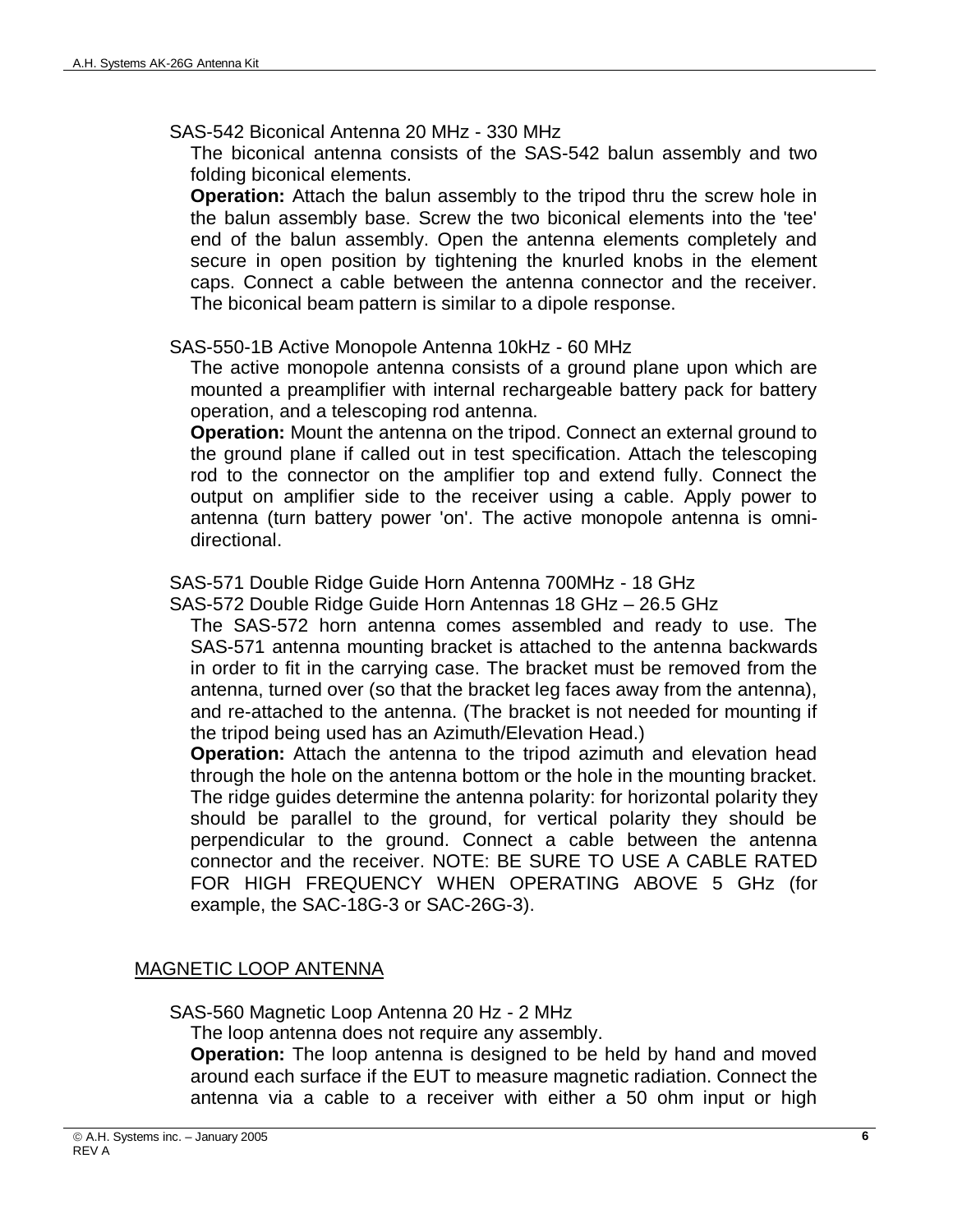impedance (10 K ohm or greater) input. Calibrations for both inputs are provided.

#### CURRENT PROBES

BCP-510 LF Current Probe 20 Hz - 1 MHz BCP-511 HF/VHF Current Probe 100 kHz - 100 MHz The current probes come ready for use.

**Operation:** The two current probes measure conducted emissions when clamped around a single conductor, cable or a bundle of conductors. Disconnect the probe latch Position the probe around the conductor and close the probe. Reconnect the probe latch to ensure that the probe is tightly closed. Connect the probe connector to the receiver with a cable. The probe calibrations supplied are into a 50-ohm receiver.

#### TRIPOD AND MOUNTING ADPTERS

#### ATU-510 Tripod

AEH-510 Azimuth and Elevation Head

The azimuth and elevation head (AEH-510) mounts to the tripod (ATU-510) top and allows the antennas to be rotated 360 degrees and tilted between horizontal and vertical polarization. The tripod and azimuth and elevation head come in their own carrying case. Each tripod leg is independently adjustable in angle and length to facilitate antenna height setting. The tripod legs have a rubber tip on one end for indoor or hard surface use, and a metal spike on the other end for outdoor soft surface (such as dirt) use.

### TRANSIT STORAGE CASES

#### TCC-510 Tripod Carrying Case TSC-542 Transit Storage Case

The antenna carrying case (TSC-542) prevents damage and loss of antennas when storing or transporting the antenna kit. The case is constructed of lightweight and durable polyethylene. Two case keys are provided with the case.

### OPTIONAL EQUIPMENT

The AK-26G case comes with three additional cutouts for optional preamplifiers. In order to improve overall system sensitivity, the following equipment will be required: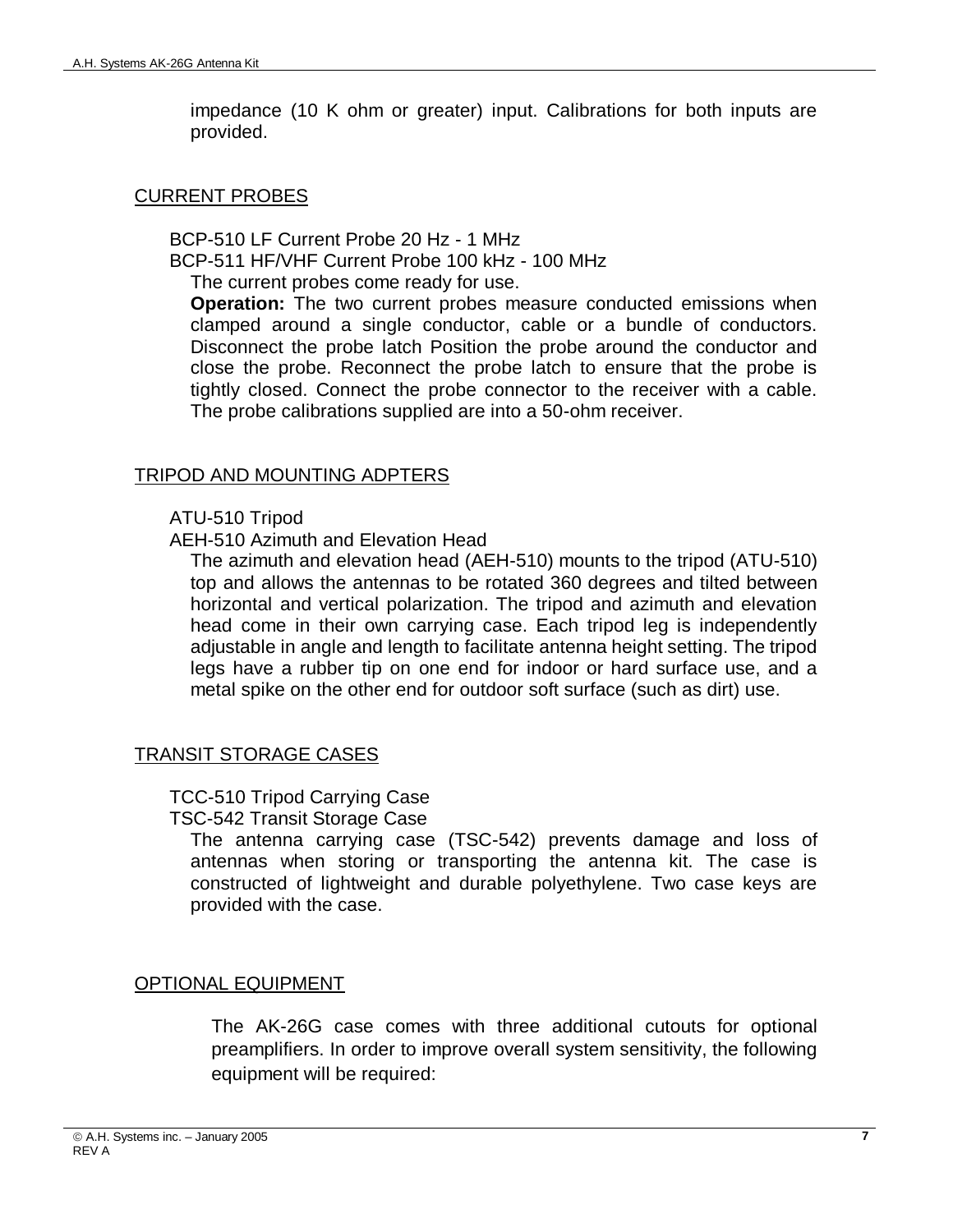• PAM-0126 with an SAC-26G-0.5

### PAM-0126 Preamplifier 1 GHz – 26.5 GHz

The preamplifier will increase the system sensitivity 30 dB and is recommend for the SAS-510-2, SAS-530,542 and SAS-571. An optional short length cable (SAC-26G-0.5), is required to connect the preamplifier to any 50-ohm receiver or spectrum analyzer.

### SAC-26G-0.5 Low-Loss Cable up to 26.5 GHz

The Low-Loss, High Frequency cable is recommend for connecting the optional preamplifier to any 50-ohm receiver or spectrum analyzer. Our Low-Loss High-Frequency flexible cables are the preferred choice over standard cable types. With improved power handling, low VSWR, and high frequency capabilities, the Low-Loss cables can be made to your specified length and delivered in two days. The 1/2 meter SAC-26G-0.5 has a typical attenuation of 0.9 dB at 26.5GHz.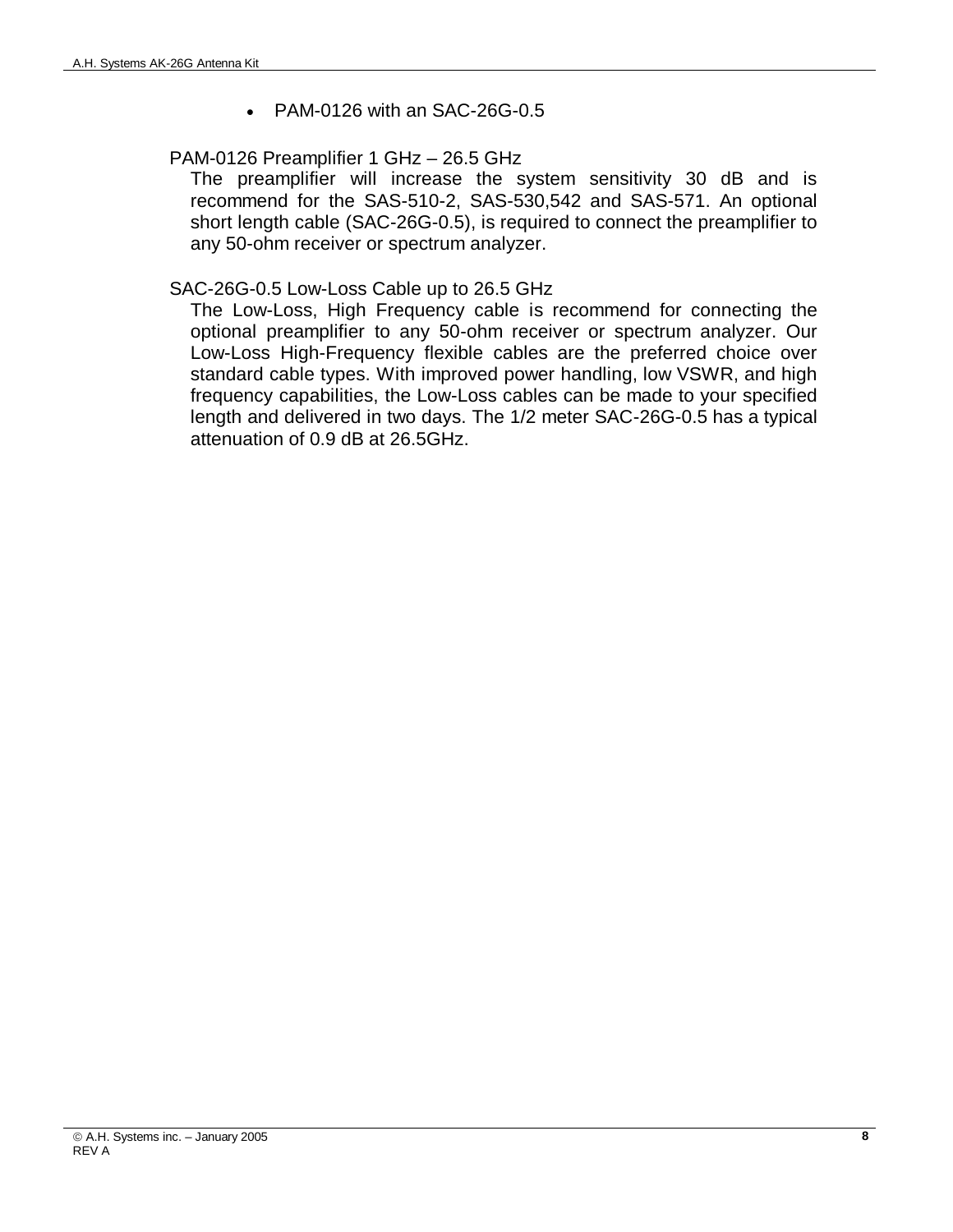#### ANTENNA FORMULAS AND CALCULATIONS

#### **E-FIELD ANTENNAS**

Add antenna factor plus cable loss to receiver reading in dBuV to convert to field strength in dBuV/meter.

**Field Strength(dBuV/m) = SA(dBuV) + AF(dB) + cable loss (dB)**

**LOOP ANTENNA dBpT = dBuV + dBpT/uV + Cable Loss dBuV/m = dBpT + 49.5 dB**

#### **BROADBAND CURRENT PROBES**

A specific Transfer Impedance Factor is associated with each frequency. This number is to be subtracted from the receiver reading in order to convert to dBuA

#### **dBA = dBV (from Receiver) - Transfer Impedance (dB) - cable Loss (dB)**

EXAMPLE: Assume that the frequency of interest is 80 KHz and we need to find the current at this frequency. Connect the probe per figure 1

Frequency: 80 KHz Transfer Impedance: -2.76 dB ohms Cable Loss: 0.1dB Receiver Reading: -33.0dBuV

**dBA = dBV (from Receiver) - Transfer Impedance (dB) - cable Loss (dB) dBA** = -33.0 - (-2.76) - - 0.1  $dB\mu$ A = -30.14